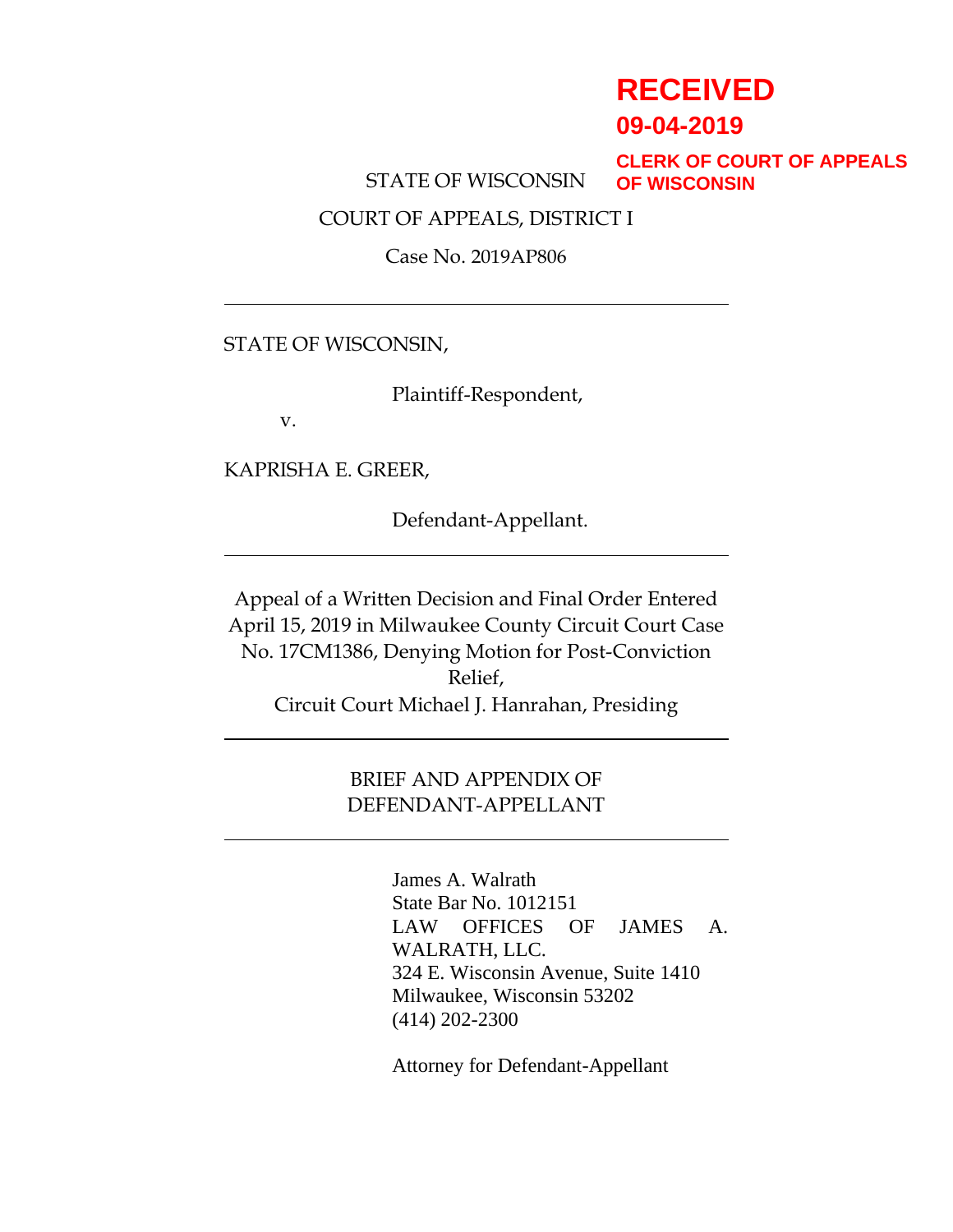| <b>TABLE OF CONTENTS</b> |  |
|--------------------------|--|
|--------------------------|--|

|                 | STATEMENT ON ORAL ARGUMENT                                                                   |
|-----------------|----------------------------------------------------------------------------------------------|
|                 |                                                                                              |
|                 |                                                                                              |
|                 |                                                                                              |
|                 | THE CIRCUIT COURT ERRONEOUSLY OMITTED THE<br>"TRUE THREAT" JURY INSTRUCTION THAT IS REQUIRED |
| A <sub>1</sub>  | The instruction error was reviewable even                                                    |
| <b>B.</b>       | The prosecution did rely on the threat evidence                                              |
| $\mathcal{C}$ . | The instruction error was not harmless given<br>the prosecution's use of the defendant's     |
|                 |                                                                                              |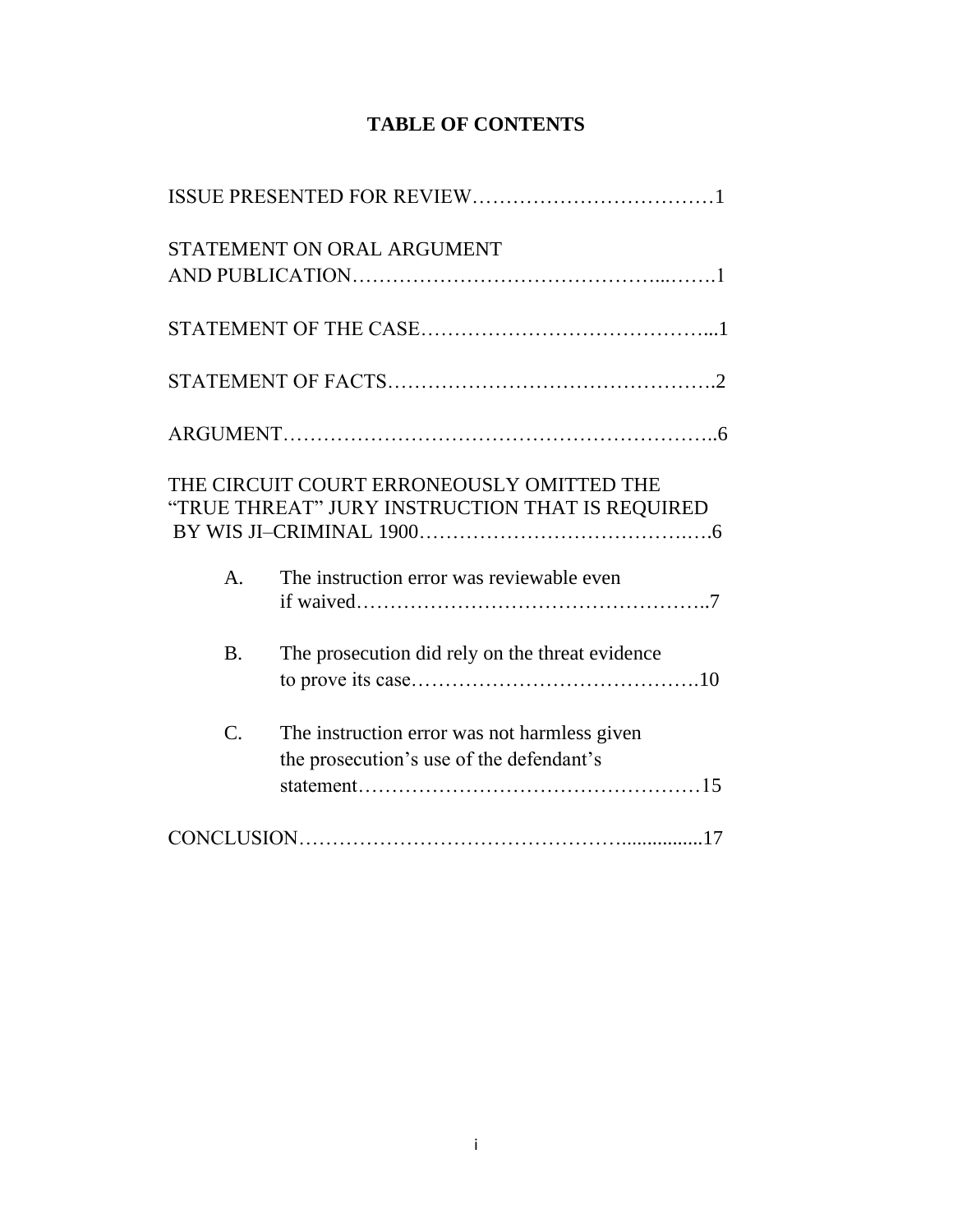# TABLE OF AUTHORITIES

| Cases                                                                        |
|------------------------------------------------------------------------------|
|                                                                              |
|                                                                              |
|                                                                              |
| State v. Perkins, 2001 WI 46, 12, 243 Wis.2d 141, 149, 626 N.W.2d 762, 766 9 |
| State v. Poh, 116 Wis.2d 510, 529-31, 343 N.W.2d 108, 118-19 (1984) 16       |
| <b>Statutes</b>                                                              |
|                                                                              |
| <b>Other Authorities</b>                                                     |
|                                                                              |
| Rules                                                                        |
|                                                                              |
|                                                                              |
|                                                                              |

``````````````````````````````````````````````````````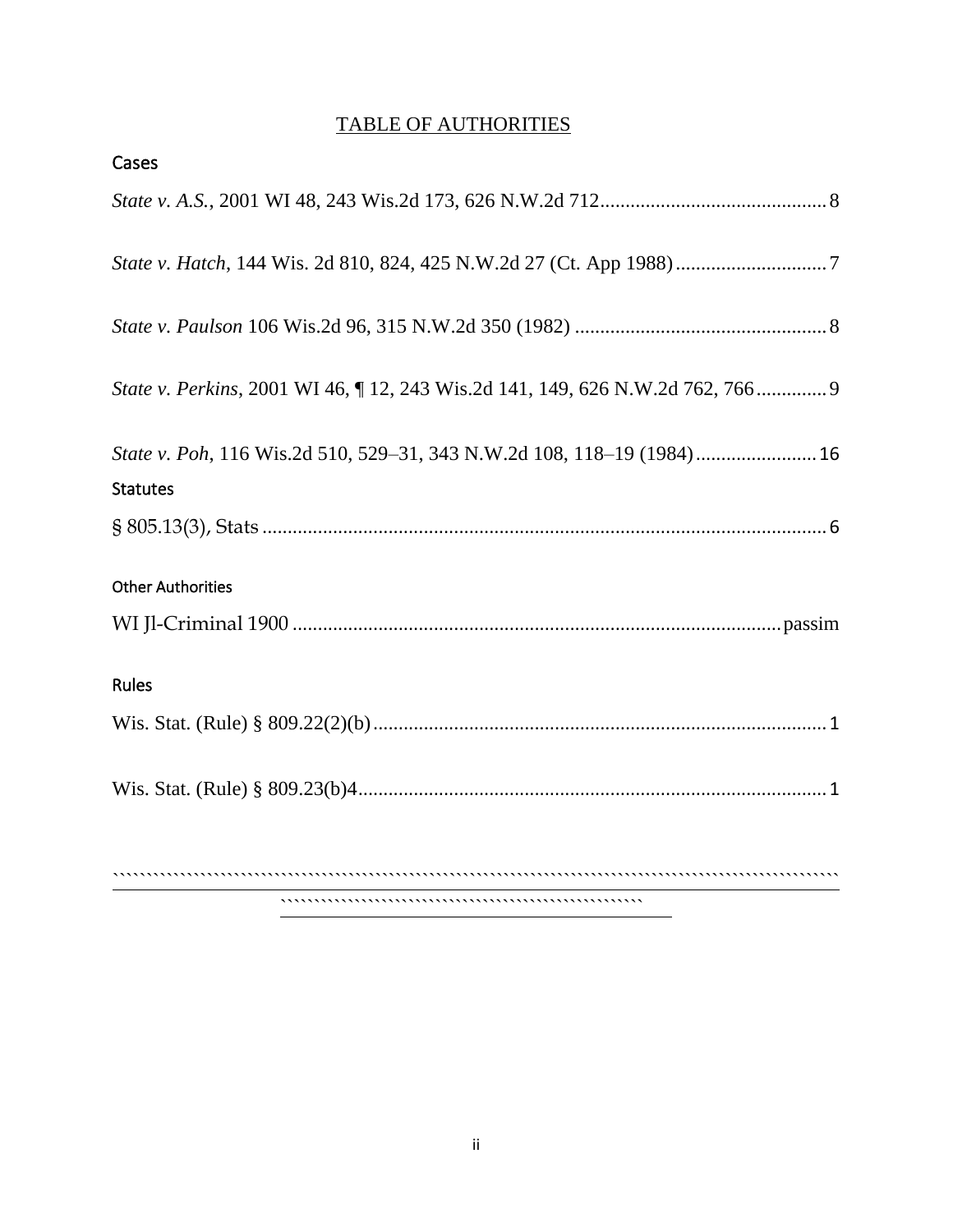#### ISSUE PRESENTED FOR REVIEW

Did the circuit court err by not including Wis JI Criminal-1900's "true threat" instruction to the jury, when the prosecution deliberately highlighted, both in its arguments and in prosecution witness JDH's testimony, that Kaprisha Greer had been disorderly by making a "true threat" to harm JDH?

The circuit court concluded on post-conviction motion that any error had been waived, and that if there was an error, it was harmless.

# STATEMENT ON ORAL ARGUMENT AND PUBLICATION

Appellant Kaprisha Greer does not request oral argument because, consistent with Wis. Stat. (Rule) § 809.22(2)(b), the written arguments can fully develop the theories and legal authorities on each side so that oral argument would be of marginal value.

Publication is not permitted under Wis. Stat. (Rule) § 809.23(b)4 because this is a single-judge appeal.

#### STATEMENT OF THE CASE

In Case No. 17CM1386 Greer was charged with endangering the safety of JDH by negligent operation of a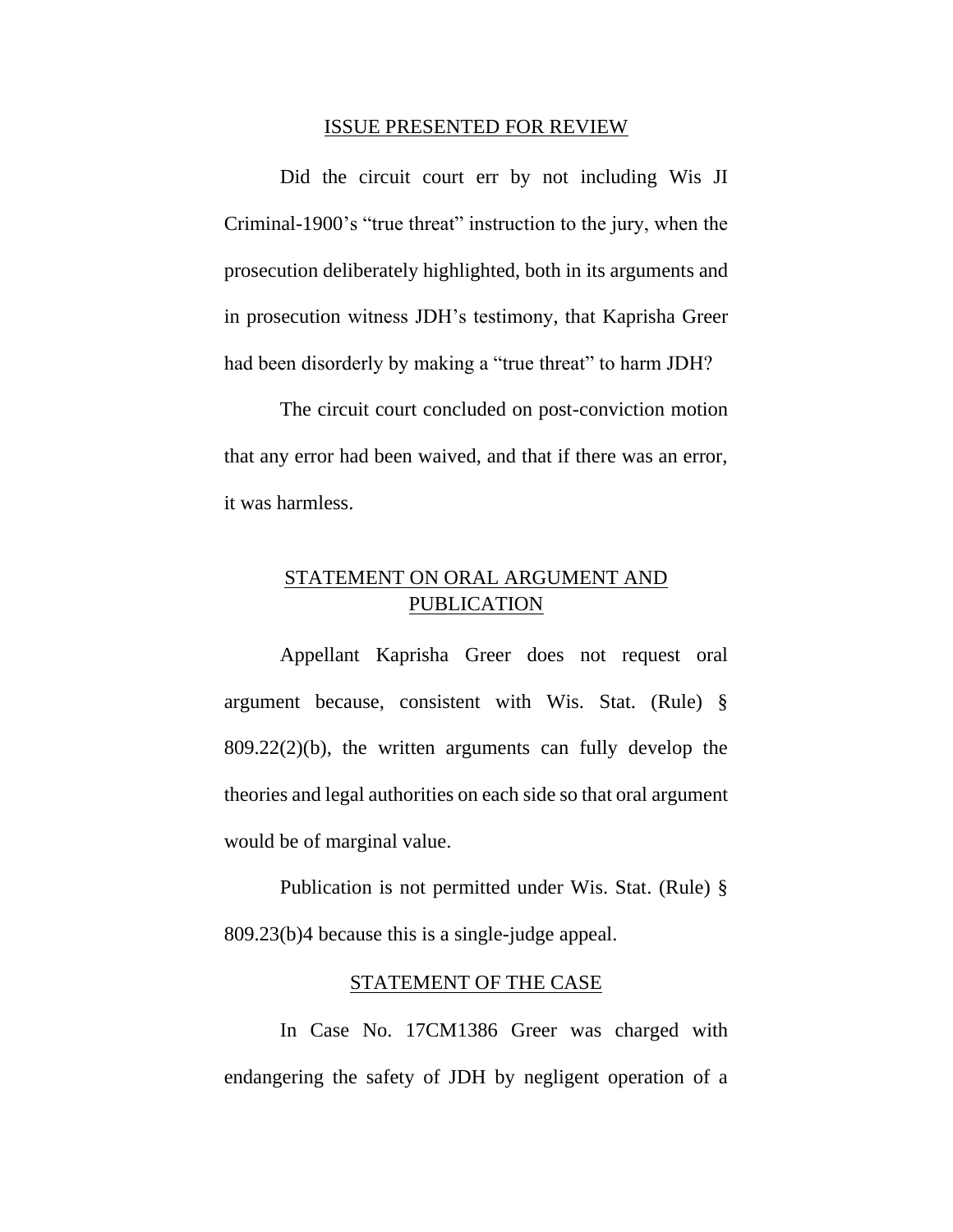vehicle, and with domestic-abuse, disorderly conduct. Later, she was charged with bail jumping in Case No. 18CM513. The cases were consolidated and tried to a jury, which found the defendant guilty of disorderly conduct, but it acquitted her of the two other charges. On June 12, 2018, the court sentenced the defendant to 90 days in the House of Correction, stayed that time and placed her on probation for one year with imposed stayed condition time.

#### STATEMENT OF FACTS

The criminal complaint charged that Ms. Greer's conduct involved seven alternative modes of conduct, by alleging that she was either  $(1)$  violent, or  $(2)$  abusive, or  $(3)$ indecent, or (4) profane, or (5) boisterous, or (6) unreasonably loud, or (7) otherwise disorderly. Before any witnesses testified, the court noted the references to alternative modes of qualifying conduct in the disorderly conduct instruction (WI Jl-Criminal 1900) (which included "otherwise disorderly conduct') and asked the State if any of the alternatives could be omitted from the court's preliminary jury instructions. The prosecutor stated that "indecent" could be stricken, but he thought that there was a basis for the others. He also stated that there were no threat allegations, so that he would not ask that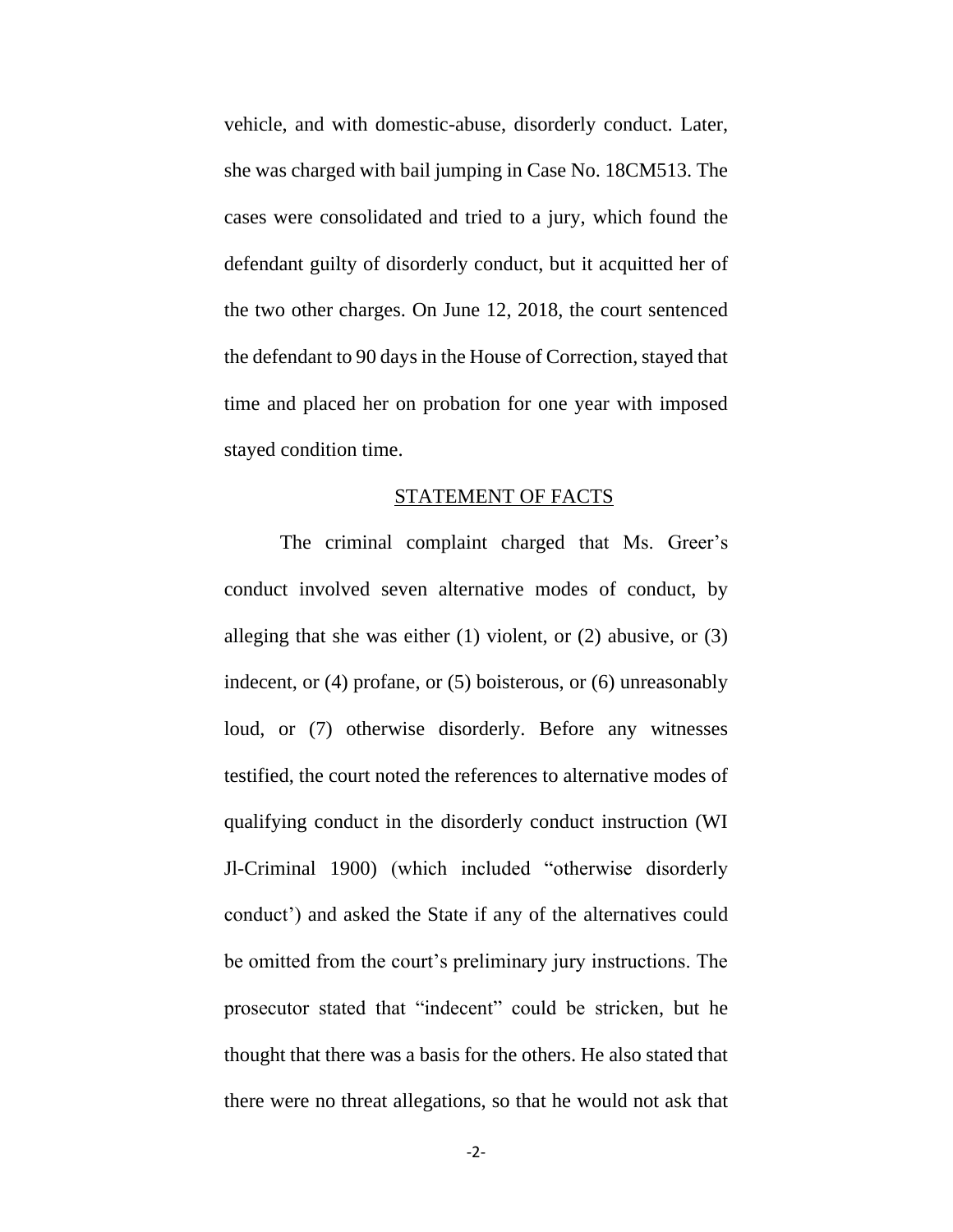the "true threat" paragraph be read from the disorderly conduct instruction.<sup>1</sup> Consequently, the court did not give the "true" threat" instruction during its preliminary or final jury instructions.

The State's evidence showed that while JDH, the father of Greer's ten year-old daughter, was parking his car at his home on North 31<sup>st</sup> Street, Milwaukee, on the evening of April 28, 2017, Ms. Greer drove up, exited her car, complained about their child not being able to call her. She proceeded to smack, or try to hit, JDH with her hands while he was recording her conduct on his cellphone. (A. App. 1) She went back to her car and drove towards JDH, glancing his leg, to which he responded by punching and breaking her windshield. (Transcript of Jury Trial June 4, 2018 at pages 91-95). Greer denied striking or attempting to strike JDH with her car, although she admitted telling him just before got into the car,

<sup>&</sup>lt;sup>1</sup> Where the State's case relies on statements or conduct that may constitute a threat, the threat must be a "true threat." WI Jl-Criminal 1900. The "true threat" instruction reads:

<sup>&</sup>quot;A 'threat' is an expression of intention to do harm and may be communicated orally, in writing, or by conduct. This requires a true threat. 'True threat' means that a reasonable person making the threat would foresee that a reasonable person would interpret the threat as a serious expression of intent to do harm. It is not necessary that the person making the threat have the ability to carry out the threat. You must consider all the circumstances in determining whether a threat is a true threat."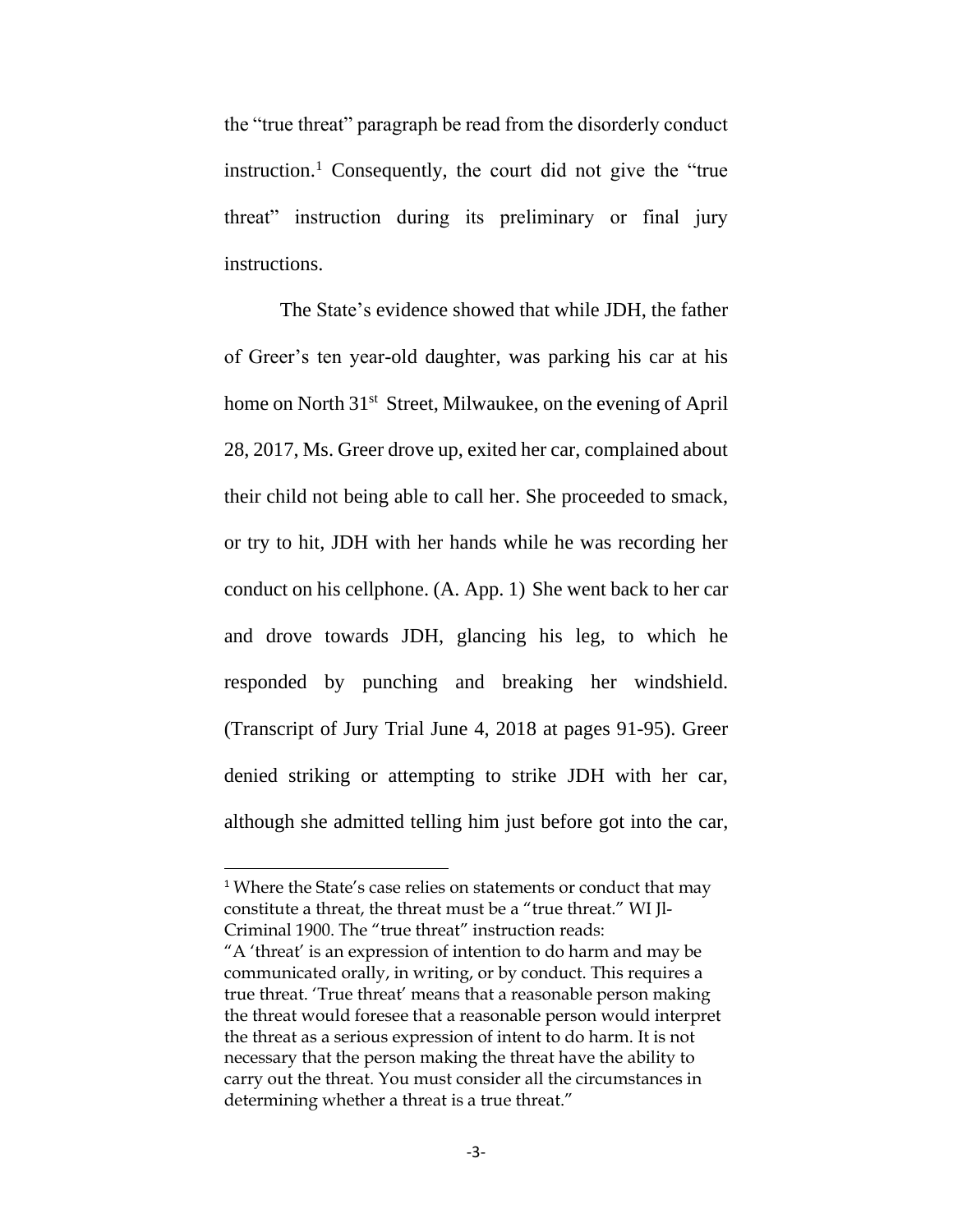"I got something for you."

During the State's cross-examination of Ms. Greer (Transcript of Jury Trial June 5, 2018 at pages 27-28), she agreed that she was yelling loudly and was boisterous, but she did not agree that she was violent when she slapped the smartphone from his hand; she said the video did not show how she had been provoked ("People never see when you're provoked, you only see the reaction for a reason.") The recording had stopped before Greer's vehicle glanced JDH, so that incident also was not captured on video.

The prosecution argued to the jury that there was sufficient evidence of disorderly conduct (Transcript of June 5, 2018 Jury Trial at page 55):

> The second count that the defendant has been charged with is disorderly conduct. This is one the defendant admits to. She said she was loud. She said she was boisterous. She agreed that slapping someone, slapping something out of their hand is violent. The defendant was behaving violently, abusively, boisterously, unreasonably loud.

> The second element of this is whether it caused or provoked a disturbance. It doesn't actually have to cause one. It's just the sort of thing that can, and yes, she admits this is a residential area. [JDH] lives there. Their child lives there. There's homes. It's not okay to be violent and unreasonably loud at 9:00 at night in a residential area. This is exactly the sort of thing that can cause a disturbance.

The defense argued that disorderly conduct did not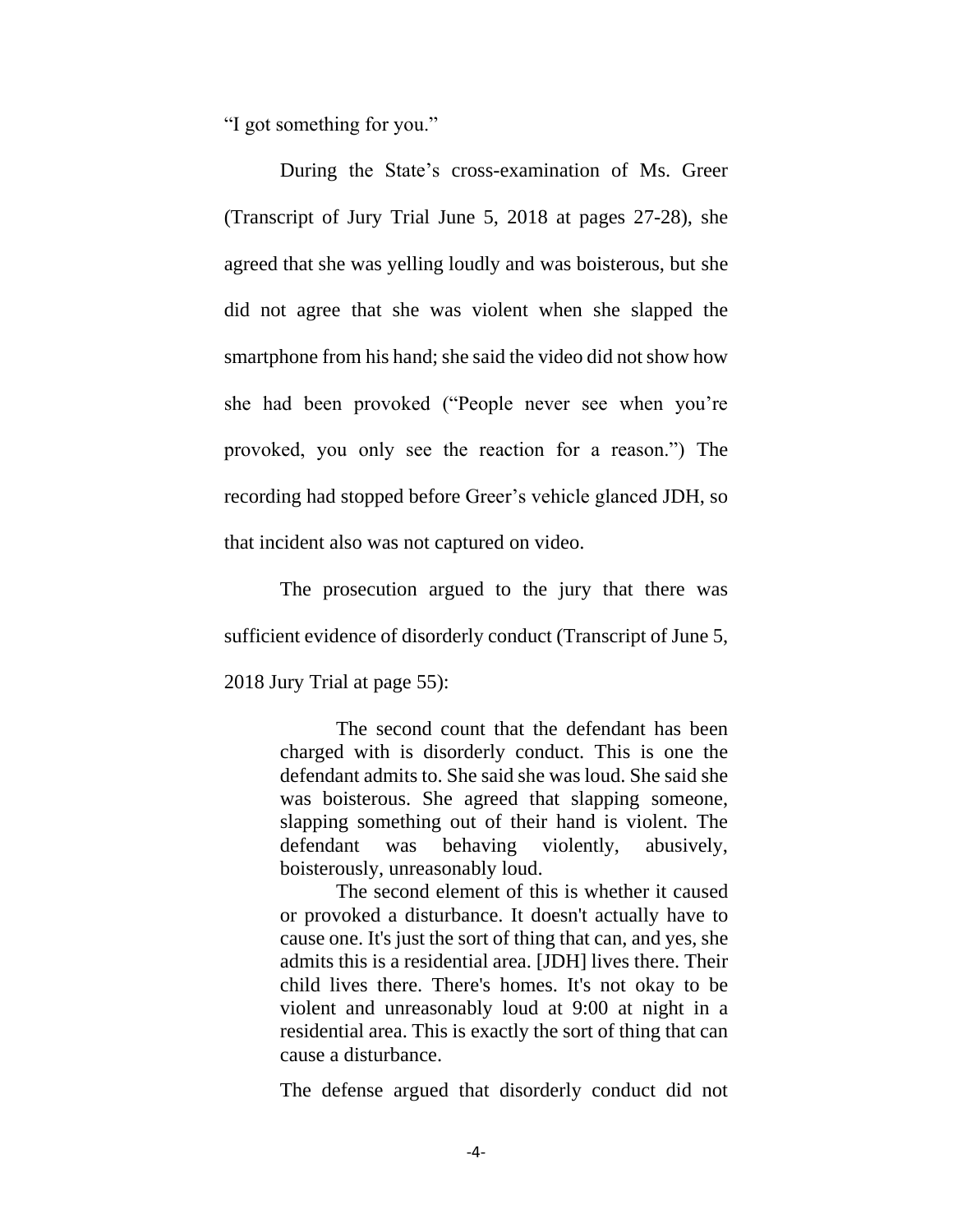occur, under the specific circumstances, because JDH had frustrated Ms. Greer's ability to communicate with their daughter (Id. at page 59):

> And so on April 28th, 2018, they're in a custody dispute and he's playing games again. He has all this power and control over her, and he knows how to use it. So he blocks her number and he plays games, and she's trying to see her daughter and she can't get ahold of him. And so she's driving home and she sees his car, and she finally gets a chance to talk to him about why she hasn't seen her daughter.

> And you saw the video. What is the first thing that Kaprisha says? "I have not seen my daughter in two weeks. I have not heard from my daughter in two weeks." She's desperate, and she's upset. She's upset because he blocked her number and she can't see her kid. She's upset because he stopped letting her child talk to her. She's upset because he got her pregnant when she was 13 years' old.

> The defense also argued that JDH deliberately provoked

a confrontation, leading to Ms. Greer knocking the smartphone

from his hand "that he's putting in her face," and that he had

consented to her driving to hit him (Id. at 59-60):

Mr. H[] knows how to play with her. He knows how to play these games. He calls her a "little hood ass" in the video. He tells her she "ain't shit." You heard the video. He says, "you're not going to do shit." He's goading her on. He says, "Hit me. Hit me. Hit me." He says, "Hit me with your car."<sup>2</sup>

<sup>2</sup> Defense counsel's argument drew upon JDH's admission (Transcript of Jury Trial June 4, 2017 at page 95) that he taunted Greer to hit him and his admission (at page 98) that he used derogatory and profane words towards her.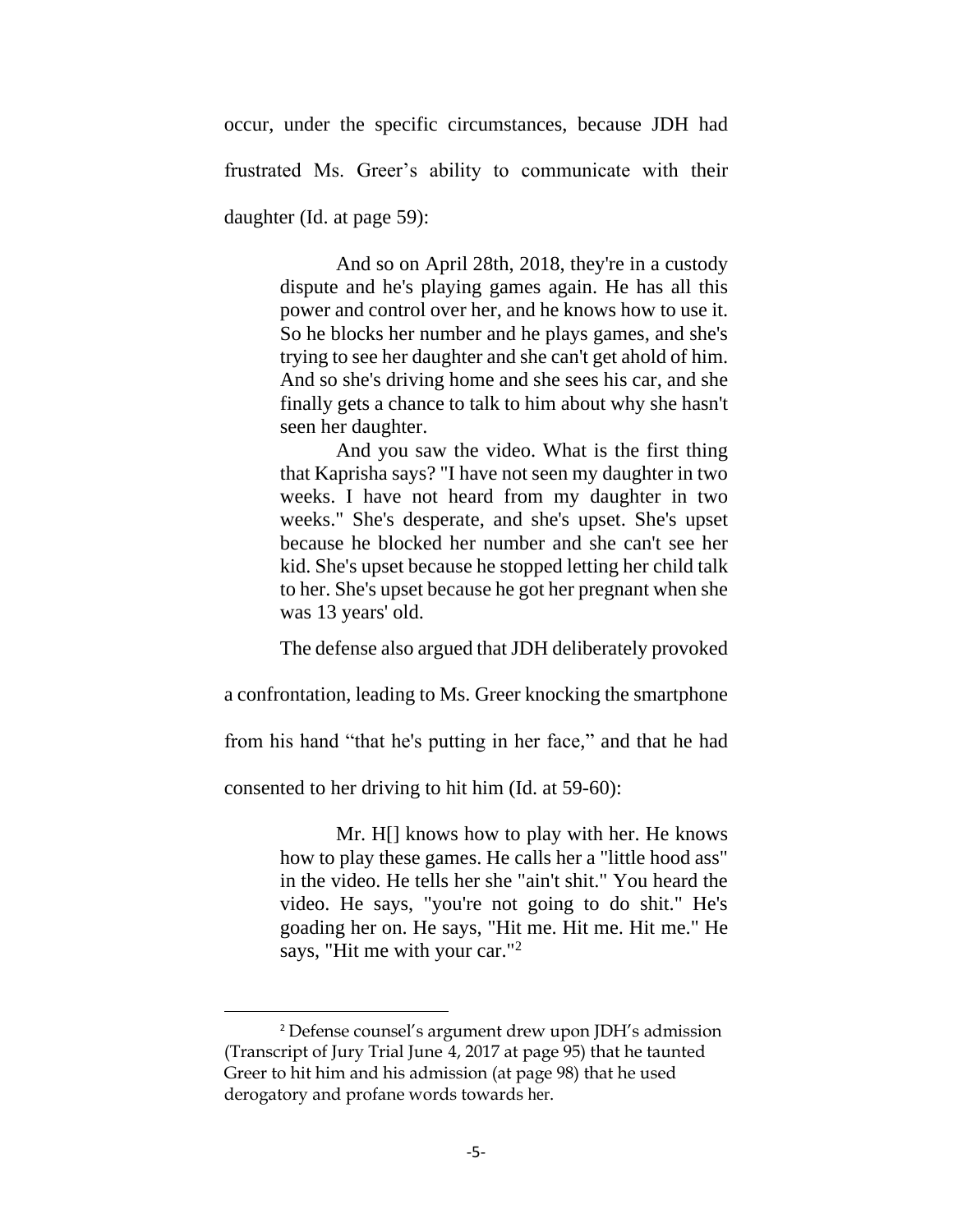#### ARGUMENT

## THE CIRCUIT COURT ERRONEOUSLY OMITTED THE "TRUE THREAT" JURY INSTRUCTION THAT IS REQUIRED BY WIS JI–CRIMINAL 1900*.*

Greer's postconviction motion (R. 64) challenged the circuit court's omission of a "true threat" jury instruction because of the prosecution's misrepresentation that it did not intend to pursue a "true threat" charge of disorderly conduct.

The circuit court denied Greer's motion (A. App. 101- 107), listing three major reasons for its ruling. First, it agreed with the prosecution that defense counsel did not raise an objection during the instructions conference or request that the "true threat" instruction be added, so that he waived any error that may have resulted from not including the "true threat" instruction. (A. App. at  $104$ )<sup>3</sup> Second, it found that the State did not rely on a "true threat" as an alternative theory of prosecution on the disorderly conduct charge, and therefore, the instruction did not need to be given.  $(A.$  App. at  $104).<sup>4</sup>$ 

<sup>&</sup>lt;sup>3</sup> "The State's waiver argument is legally correct. "Failure to object at the [jury instructions] conference constitutes a waiver of any error in the proposed instructions or verdict." § 805.13(3), Stats. See also *State v. Perkins*, 243 Wis. 2d 141, 149 (2001)."

<sup>&</sup>lt;sup>4"</sup> Although some threat evidence was elicited during the trial, the State did not rely upon a "true threat" theory of prosecution. This is plainly evident from the State's closing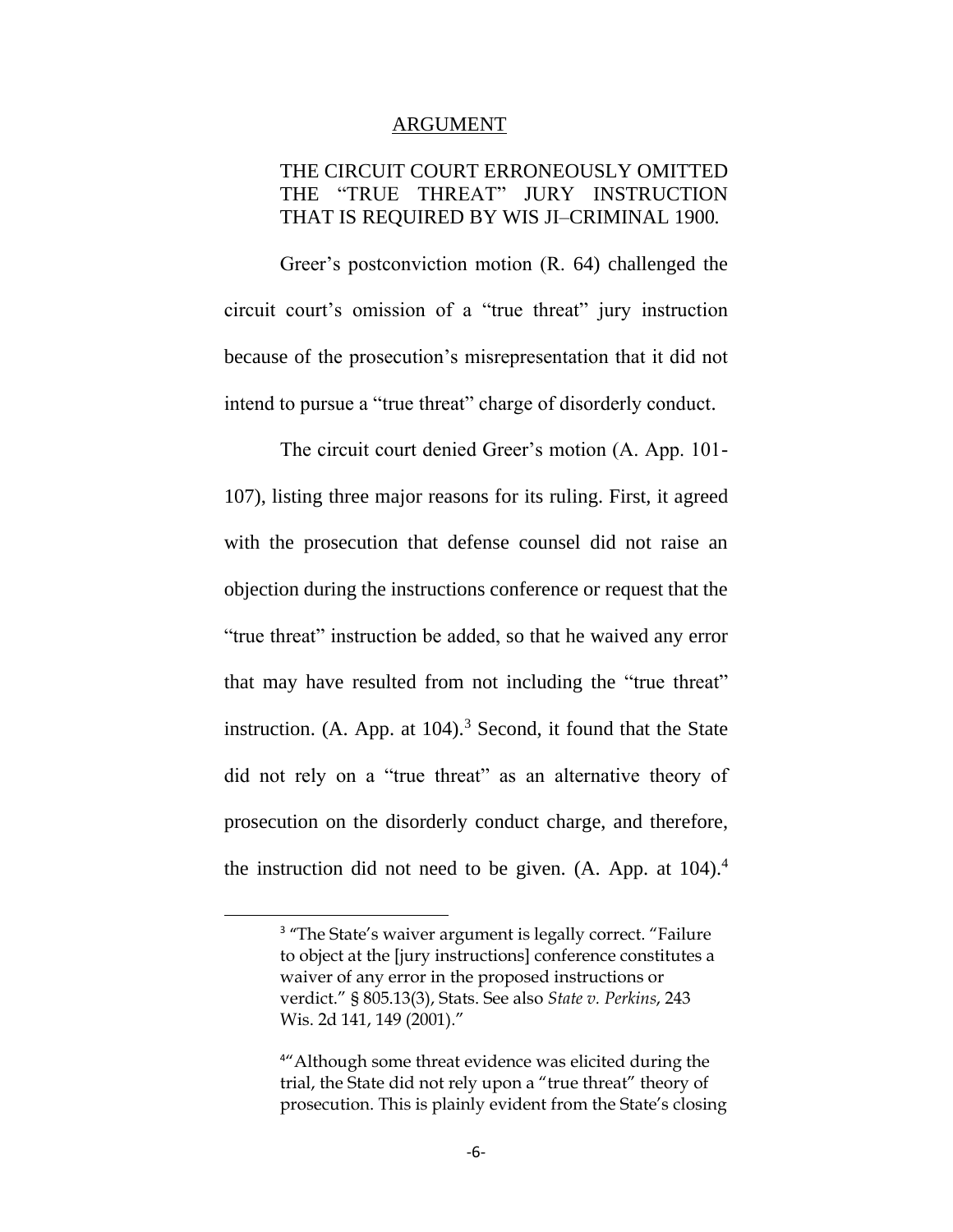Third, the court ruled that the omission, if error, was harmless.<sup>5</sup> (A. App. 5).

The circuit court erroneously found that any instruction error had been waived. Wisconsin cases point out that an instruction error should be addressed, and should not be deemed waived, where the omitted instruction either taints the jury's factfinding process or prejudices the substantial rights of the defendant. See, *State v. Hatch*, 144 Wis. 2d 810, 824, 425 N.W.2d 27 (Ct. App 1988) (when a jury instruction error confuses the jury in a manner that goes to the integrity of the

A. The instruction error was reviewable even if waived.

argument . . . and its rebuttal argument. . . . Thus, without any argument by the State that the defendant's statement was an act of disorderly conduct, the "true threat" instruction was not necessary."

<sup>&</sup>lt;sup>5</sup> "The "true threat" paragraph allows a jury to conclude that a potentially threatening statement is not a "true threat" when "a reasonable person making the threat would foresee that a reasonable person would [not] interpret the threat as a serious expression of intent to do harm." In this case, the defendant made the statement "I got something for you" immediately prior to driving her car directly at the victim. With her car, the defendant clearly had the ability to make good on the threat. Also, prior to making the statement, the evidence showed the defendant to be highly agitated and angry. Here, the defense does not explain how defendant's statement could not be interpreted as "serious expression of intent to do harm."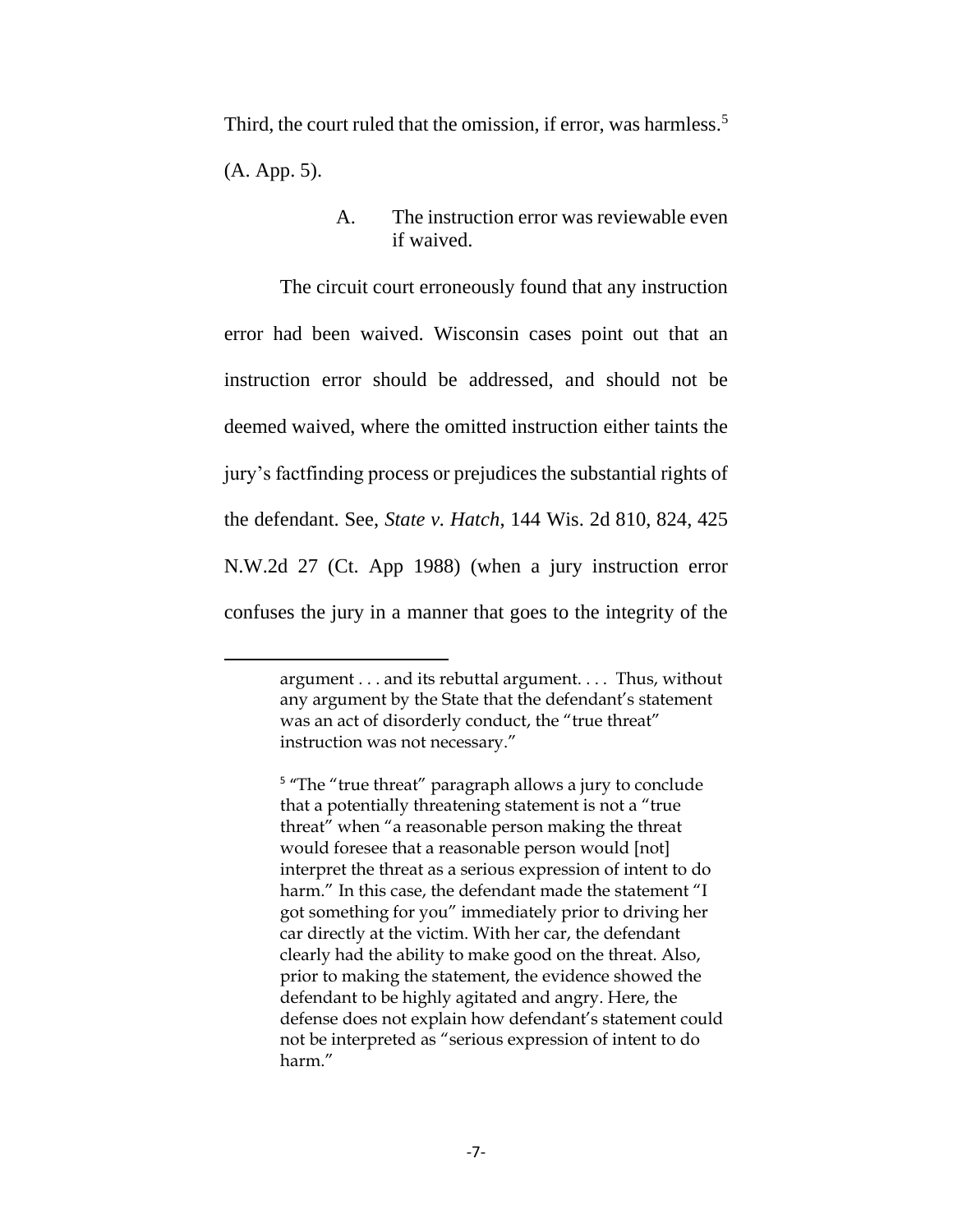fact-finding process, discretionary reversal is warranted even though defense counsel did not object); *State v. Paulson* 106 Wis.2d 96, 315 N.W.2d 350 (1982) (otherwise waived jury instruction error should be reviewed when the error is so plain or fundamental as to affect the defendant's substantial rights).

The integrity of the jury's guilty finding had to have been compromised when, contrary to its pretrial declaration, the prosecution launched into a line of testimony with JDH that accused Greer of making a "true threat" at him. Then the jury was allowed to base its verdict on the "otherwise disorderly" mode of committing the offense, based on a confusion and entanglement that arose from the testimony that Greer made a "true threat." In *State v. A.S.*[, 2001 WI 48, ¶¶ 5-8, 243 Wis.2d](https://1.next.westlaw.com/Link/Document/FullText?findType=Y&serNum=2001420155&pubNum=595&originatingDoc=Ibbaf5e23ff2711d983e7e9deff98dc6f&refType=RP&originationContext=document&transitionType=DocumentItem&contextData=(sc.Keycite))  [173, 626 N.W.2d 712,](https://1.next.westlaw.com/Link/Document/FullText?findType=Y&serNum=2001420155&pubNum=595&originatingDoc=Ibbaf5e23ff2711d983e7e9deff98dc6f&refType=RP&originationContext=document&transitionType=DocumentItem&contextData=(sc.Keycite)) the Supreme Court noted that "true threat" conduct falls within the rubric of the "otherwise disorderly conduct" element in Wis. Stat. § 947.01:

> We conclude that under these circumstances such conduct supports a finding of probable cause of "otherwise disorderly" conduct. Such violent threats are of the type that tend to disrupt good order under the circumstances because they could cause the listeners to be seriously concerned about the safety of those threatened.

*A.S.*[, 2001 WI 48 at ¶ 34, 243 Wis.2d 173, 626 N.W.2d 712.](https://1.next.westlaw.com/Link/Document/FullText?findType=Y&serNum=2001420155&pubNum=595&originatingDoc=Ibbaf5e23ff2711d983e7e9deff98dc6f&refType=RP&originationContext=document&transitionType=DocumentItem&contextData=(sc.Keycite))

Further, Greer's substantial rights were affected because the omission of a "true threat" instruction put her at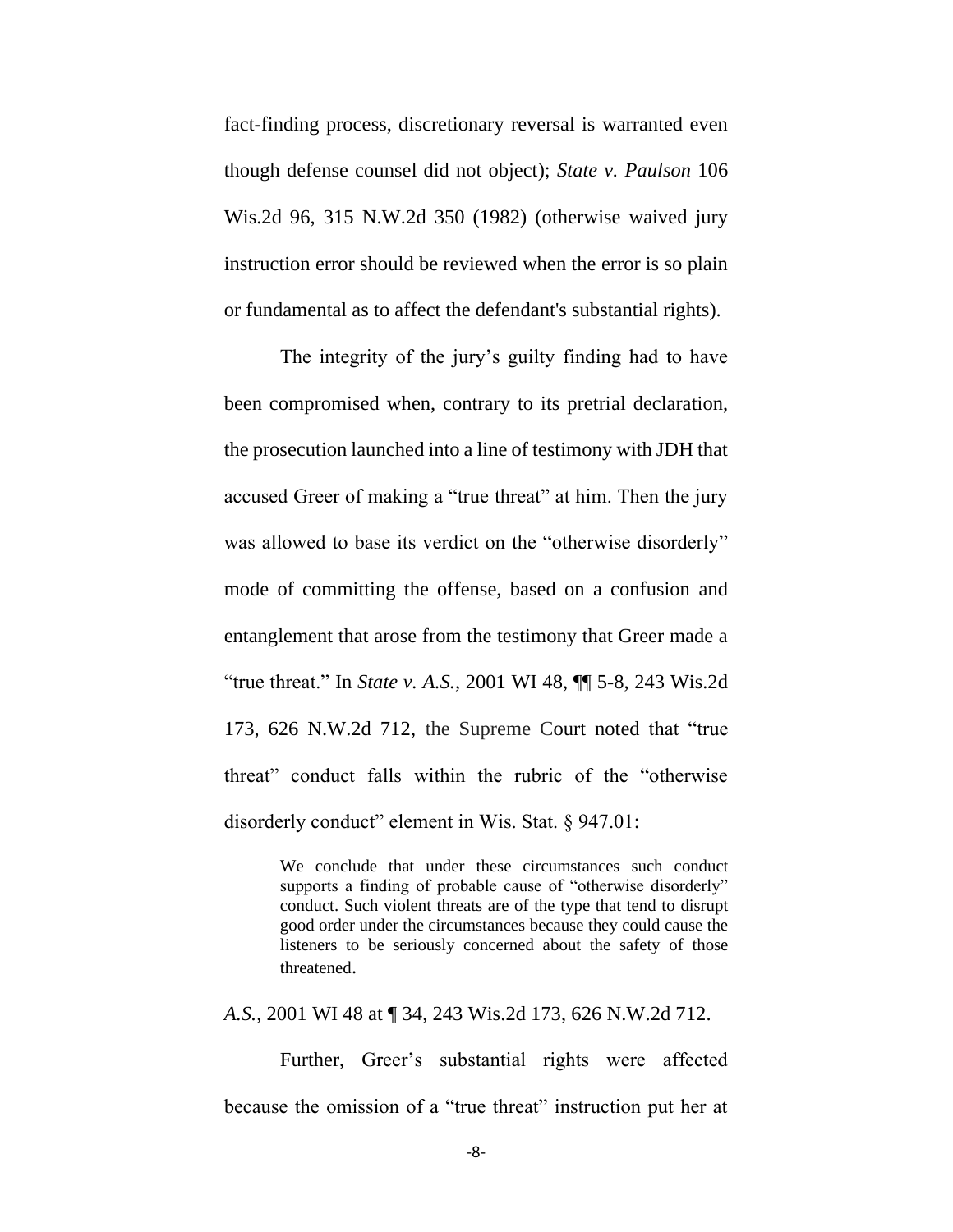risk of conviction for having engaged in verbal conduct protected by the First Amendment –- a risk that could have been avoided had the "true threat" instruction been included. It was that very risk that led the Court in *State v. Perkins*, 2001 WI 46, ¶ 12, 243 Wis.2d 141, 149, 626 N.W.2d 762, 766 to rule that the jury instruction relating to the charged crime was constitutionally flawed, for failing to shield Perkins from a conviction based on constitutionally protected speech. *Perkins* held that the jury instruction was inadequate, and that the real controversy had not been fully tried and that the defendant therefore was entitled to a new trial.

Without an instruction relating to the evidence elicited by the prosecution, reversible error resulted, despite the absence of a requested instruction from the defense. That was the precise holding in *Perkins*, that also dealt with the need for a "true threat" jury instruction.<sup>6</sup> "[T]his court may reverse a

<sup>6</sup> A difference between the facts in *Perkins* and the instant case is that Perkins was expressly charged with the offense of making a threat to a judge, and the "true threat" instruction had not been given; whereas, here, the prosecution represented prior to trial that its theory of the disorderly conduct charge did not involve the making of a threat, but it then proceeded to bolster its alternative theory of "otherwise disorderly conduct" in the case by expressly asking JDH if Greer had made a threat. Comment 1 to Wis JI-Criminal 1900 states that "it is proper to instruct *on all alternatives that are supported by the evidence.*"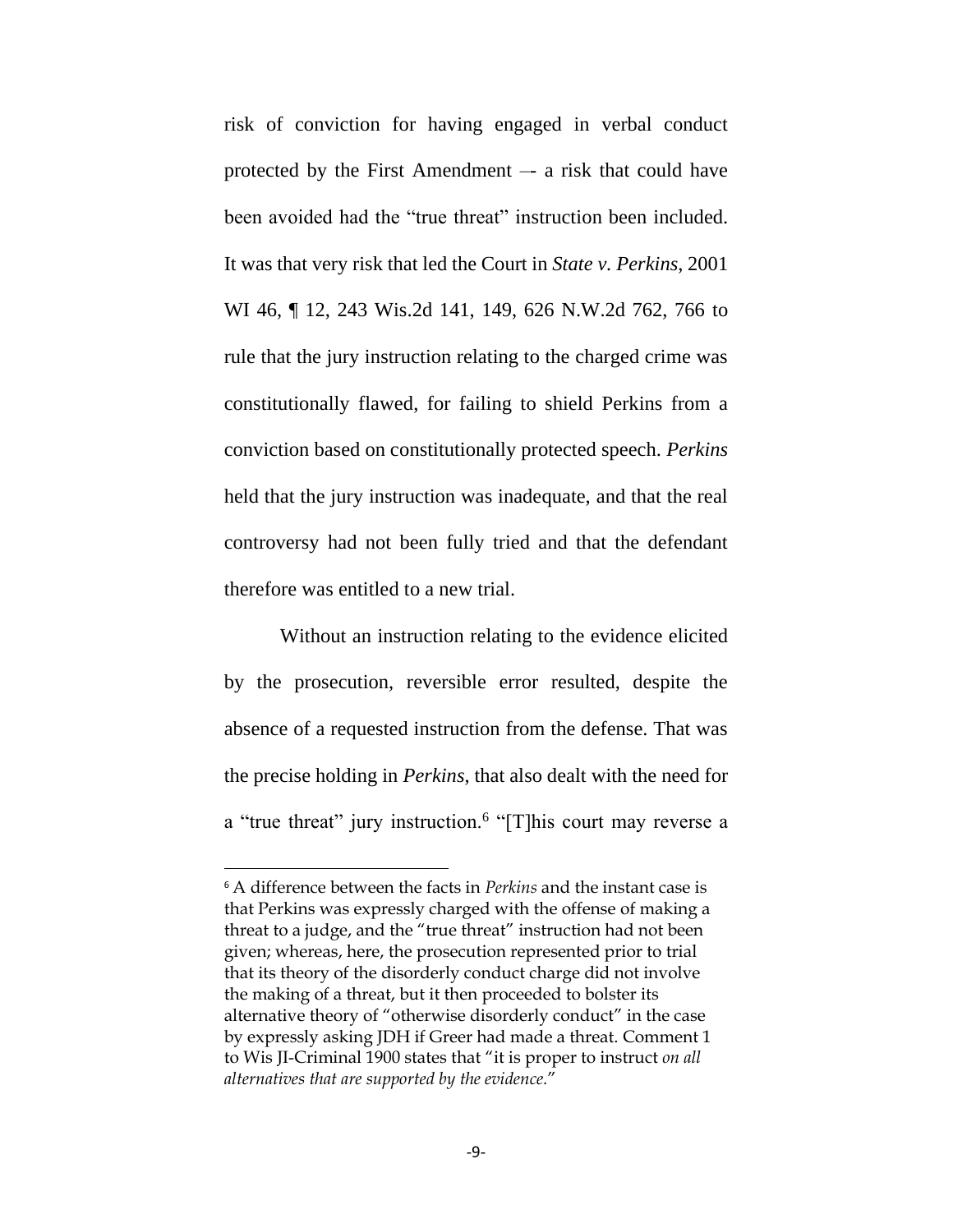conviction based on a jury instruction regardless of whether an objection was made, when the instruction obfuscates the real issue or arguably caused the real controversy not to be fully tried." Justice Wilcox, in his concurring opinion at ¶ 55, explained that it is not permissible to apply the harmless error analysis in these situations. "As explained above, *where jury instructions are devoid of explanation regarding an element of an alleged offense*, . . . there can be no jury verdict on that particular element and, therefore, harmless error analysis which analyzes cases in terms of the jury verdict—is inapplicable." Here, the jury never considered under the *Perkins* test whether there was proof beyond a reasonable doubt that Ms. Greer's statements, that the prosecution contended were truly threatening, constituted "otherwise disorderly" conduct.

## B. The prosecution did rely on the threat evidence to prove its case.

Before any witnesses testified, the State notified the Court and defense counsel that it would not be contending that Greer's conduct involved threats to harm or injure JDH. The prosecution strategically removed the "true threat" theory of disorderly conduct from its view of the offense. The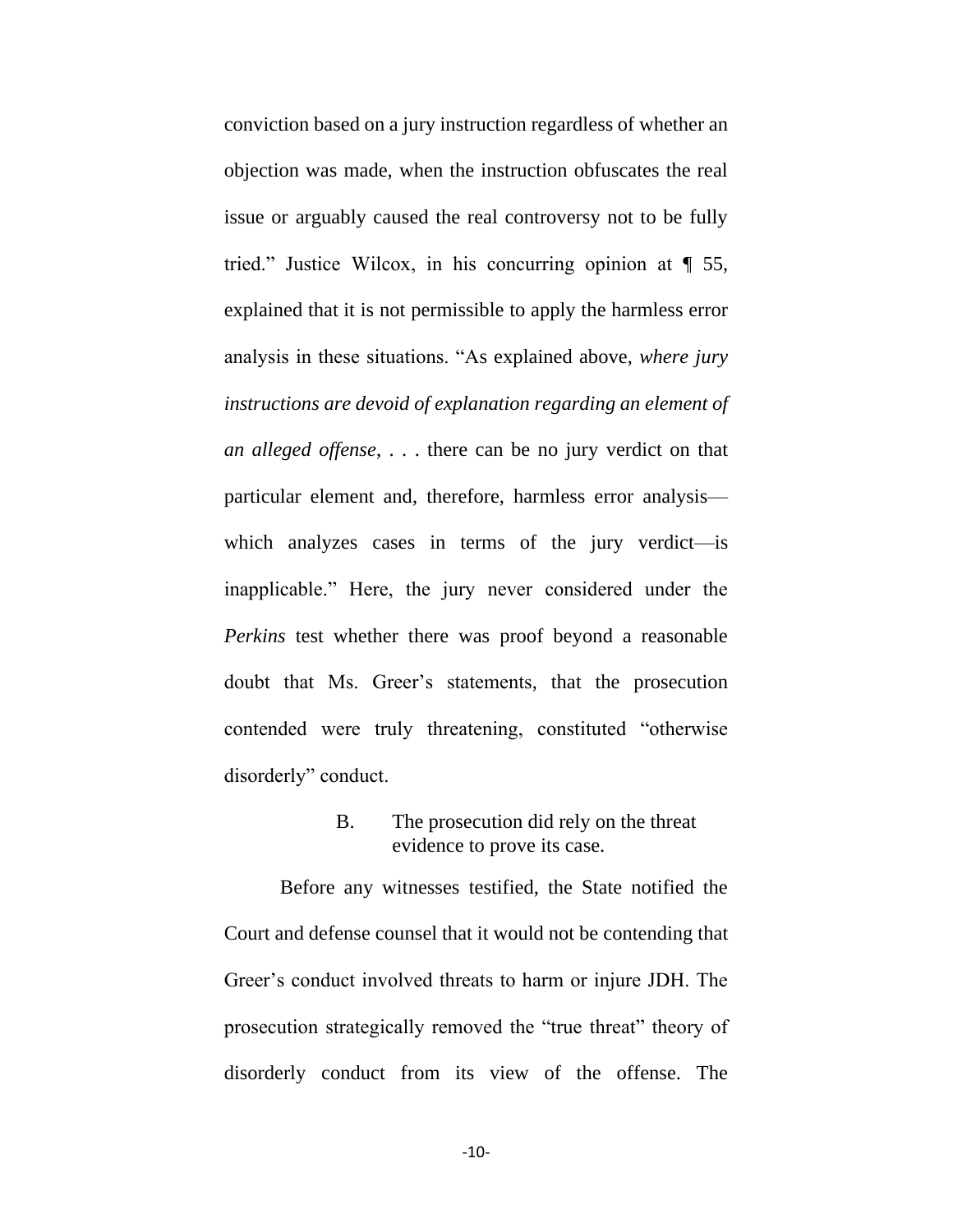prosecution's request resulted in the Court not instructing the jury (both at the outset<sup>7</sup> and at the conclusion of trial<sup>8</sup>) about the First Amendment-based, "true threat" portion of the standard jury instruction for disorderly conduct (Wis JI-Criminal 1900).

> THE COURT: Okay. That's fine. We'll talk about it further. Just for the preliminary instruction, I will strike out indecent, and there is no threats there, any threat allegation, Mr. Flynn? MR. FLYNN: No. THE COURT: This is the instruction paragraph under disorderly conduct. "A threat is an expression of an intention to do harm, and may be communicated orally, in writing or by conduct," et cetera. MR. FLYNN: I guess I won't ask for the threat instruction.

THE COURT: Okay. And I think that's it.

(Transcript of Jury Trial June 4, 2018 at pages 54-55).

Once testimony began, however, the State pointedly

asked JDH the following (Id. at page 91):

Q: *Did she threaten you*?

A: I mean, yeah, the whole video is basically her threatening me and trying to hit me.

(Emphasis added.)

This caused defense counsel to challenge JDH about

whether a verbal threat had been made (id. at page 98):

<sup>7</sup> Transcript of Jury Trial June 4, 2017 at pages 65-66.

<sup>8</sup> Transcript of Jury Trial June 5, 2017 at pages 43-44.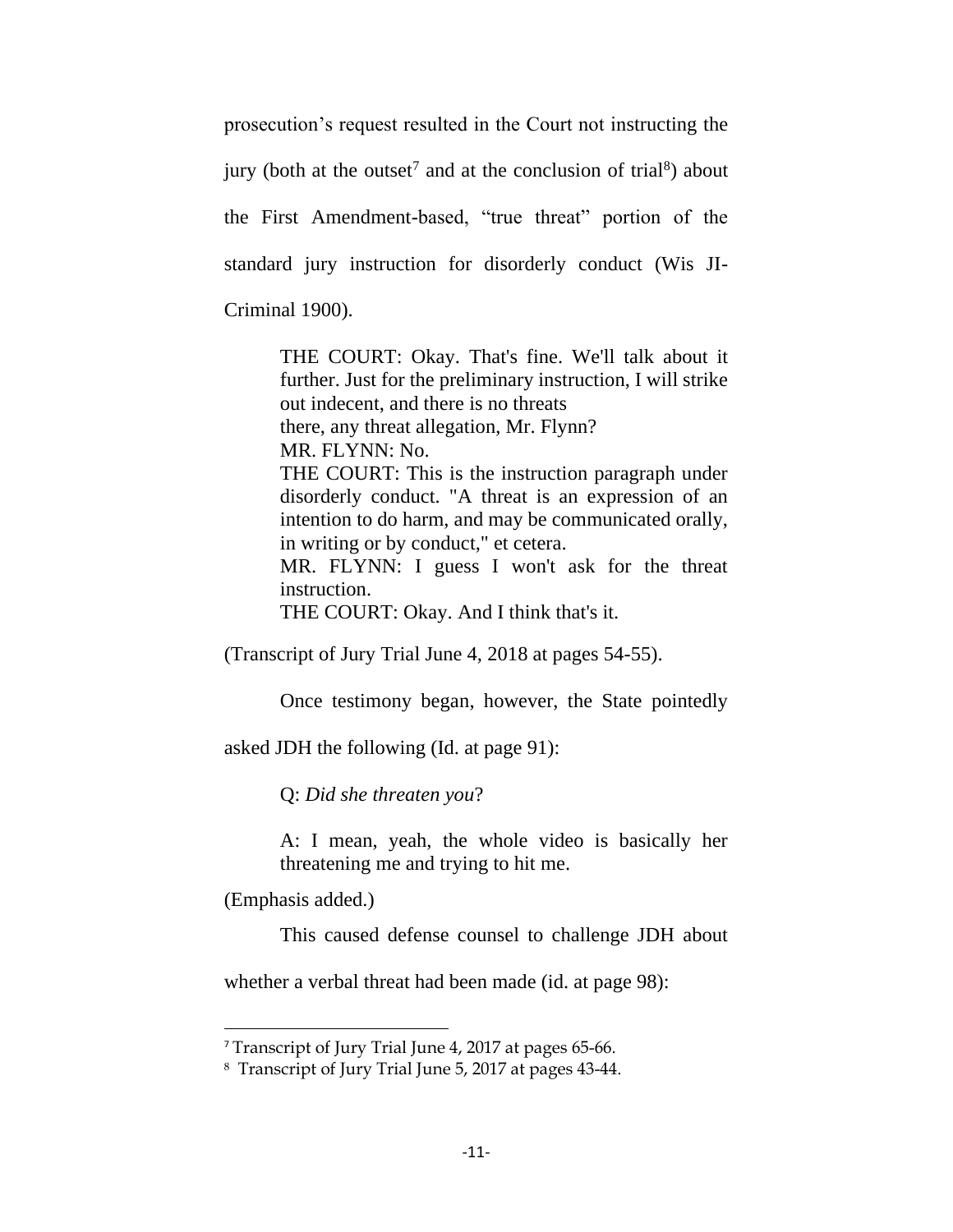Q: And you stated that she was threatening you?

A: Yeah.

Q: She made verbal threats to you?

A: I mean, when she was going to the vehicle, you can clearly hear her saying "I got something for you." I took that as a threat.

Wis JI-Criminal 1900 uses bold typeface to make it clear that the jury must be instructed in a particular fashion "where the state's case *relies on statements or conduct that may constitute a threat. . .* "(Emphasis added.) The prosecution's questions to JDH showed that it was relying on "statements or conduct that may constitute a threat" despite its pretrial representation to the Court and defense counsel.

The circuit court's finding that there was no reliance by the prosecution was an error.

The prosecution chose to introduce threat evidence, while it caused the circuit court to ignore the attendant instruction requirement. However, Comment 1 to Wis JI-Criminal 1900 states that "it is proper to instruct *on all alternatives that are supported by the evidence.*" (Emphasis added.) The instruction permitted the jury to reach a verdict that Greer was guilty of "otherwise disorderly conduct" without being informed that it could not do so if it was not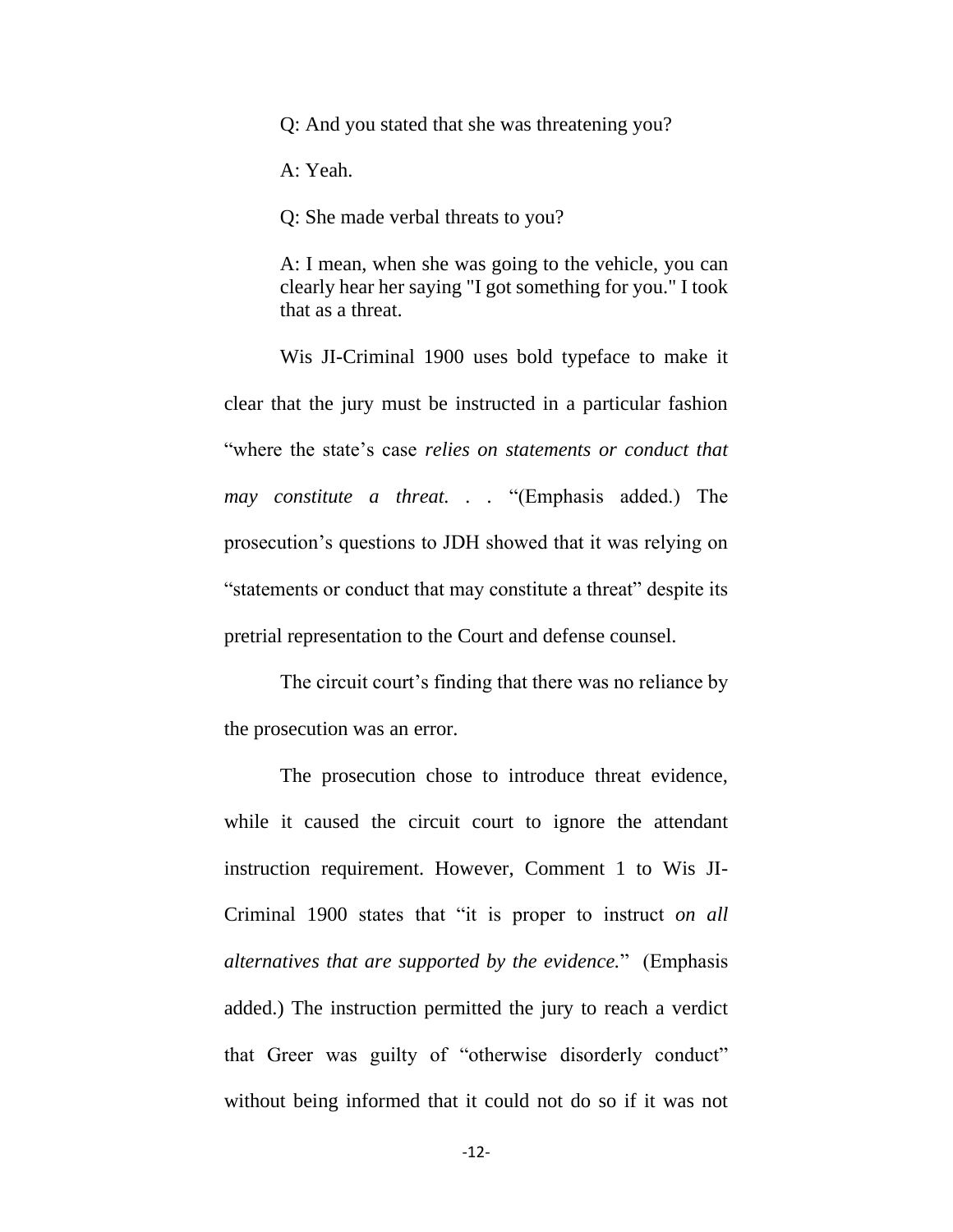proven that Greer's words did not constitute a "true threat."

The real "true threat" issue was obfuscated because the prosecution chose to pursue contradictory positions: it urged the Court to omit a "true threat" instruction and then proceeded to rely on testimony by JDH to contend that Ms. Greer had in fact made "true threats" (as shown in "the whole video") to harm JDH.

The error which was the focus of Greer's postconviction motion was an error solely of the prosecution's making and it was a transgression of the stipulation approved by the Court. At the preliminary instructions conference, the Court elicited the prosecutor's position as to whether the disorderly conduct charge involved a "true threat," which would have required a specific instruction set out in Wis JI Criminal 1900: "[T]here is no threats there, any threat allegation, Mr. Flynn?" To which the prosecutor replied: "No." (Transcript of June 4, 2018 Jury Trial, at page 54).

However, fifteen transcript pages later (at page 69), the prosecutor, in his opening statement, specifically relied on the recording with the alleged verbal threat to do physical harm (i.e., "I got something for you"), that Kaprisha Greer directed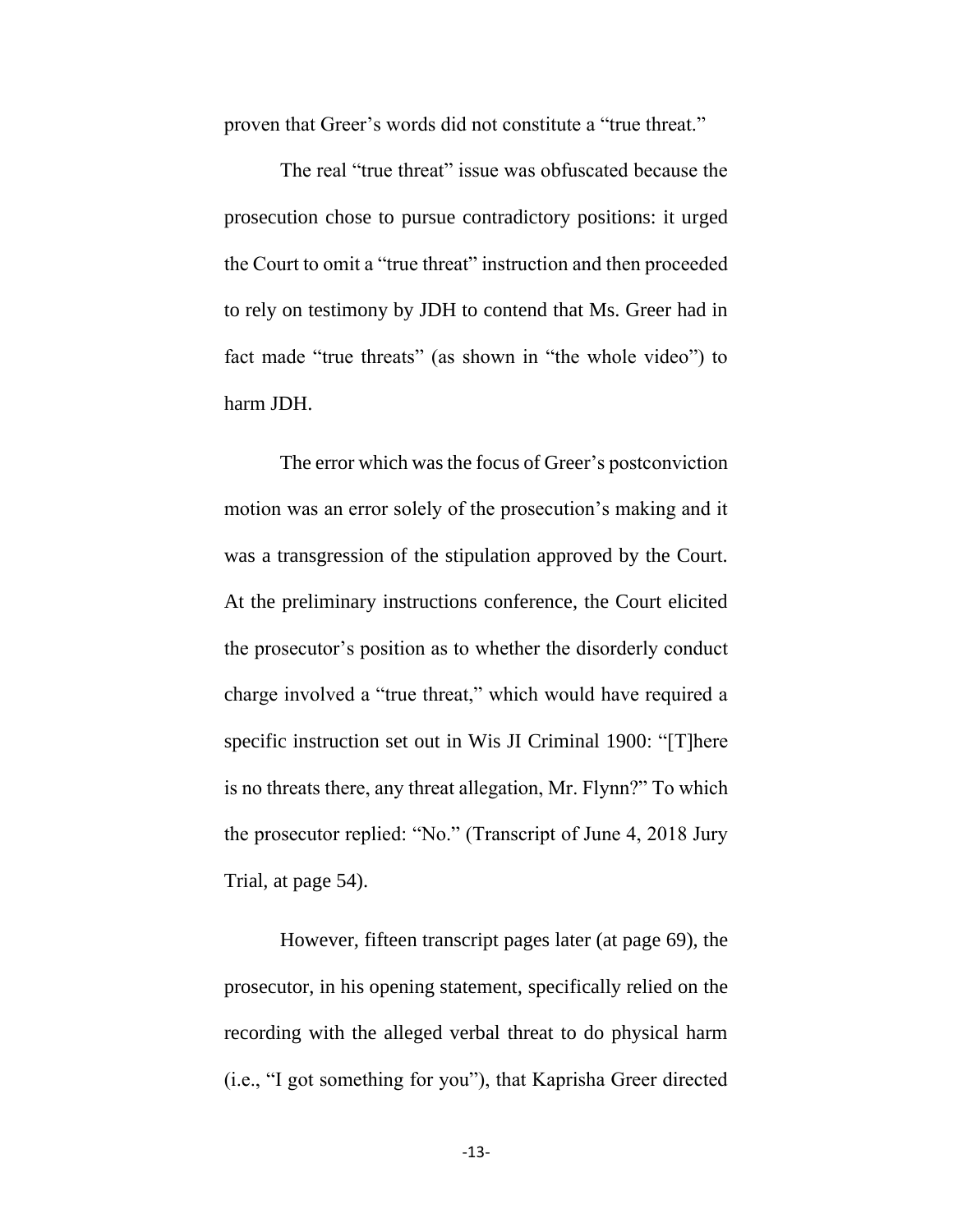*You'll see her then say, "I got something for you."* She gets back into her car, and that is when the recording ends. But [JDH] will . . . tell you that what happened next was the defendant struck him in the right knee with her car, and that she tried to do this again . . . ."

Then at page 91, the prosecutor goes full circle and asks JDH: "Did she threaten you?" He quickly accepted the State's leading question: "I mean, yeah, *the whole video is basically her threatening me* and trying to hit me." (Emphasis added.)

Despite this deliberate, unannounced abandonment of his earlier position in the instructions conference, the prosecutor then asked for and received permission to rely on and play the audio and video recording, which he and JDH, had portrayed as a verbal threat to harm JDH.

The apparent strategy of the prosecutor was to rely on evidence of an alleged verbal threat without having to bother with the Wisconsin jury instruction on a "true threat," or to meet the *Perkins'* requirement that a proper jury instruction be given to protect the defendant's First Amendment, free speech rights.

It was error for the circuit court to find that the prosecution's theory of the offense did not rely on the alleged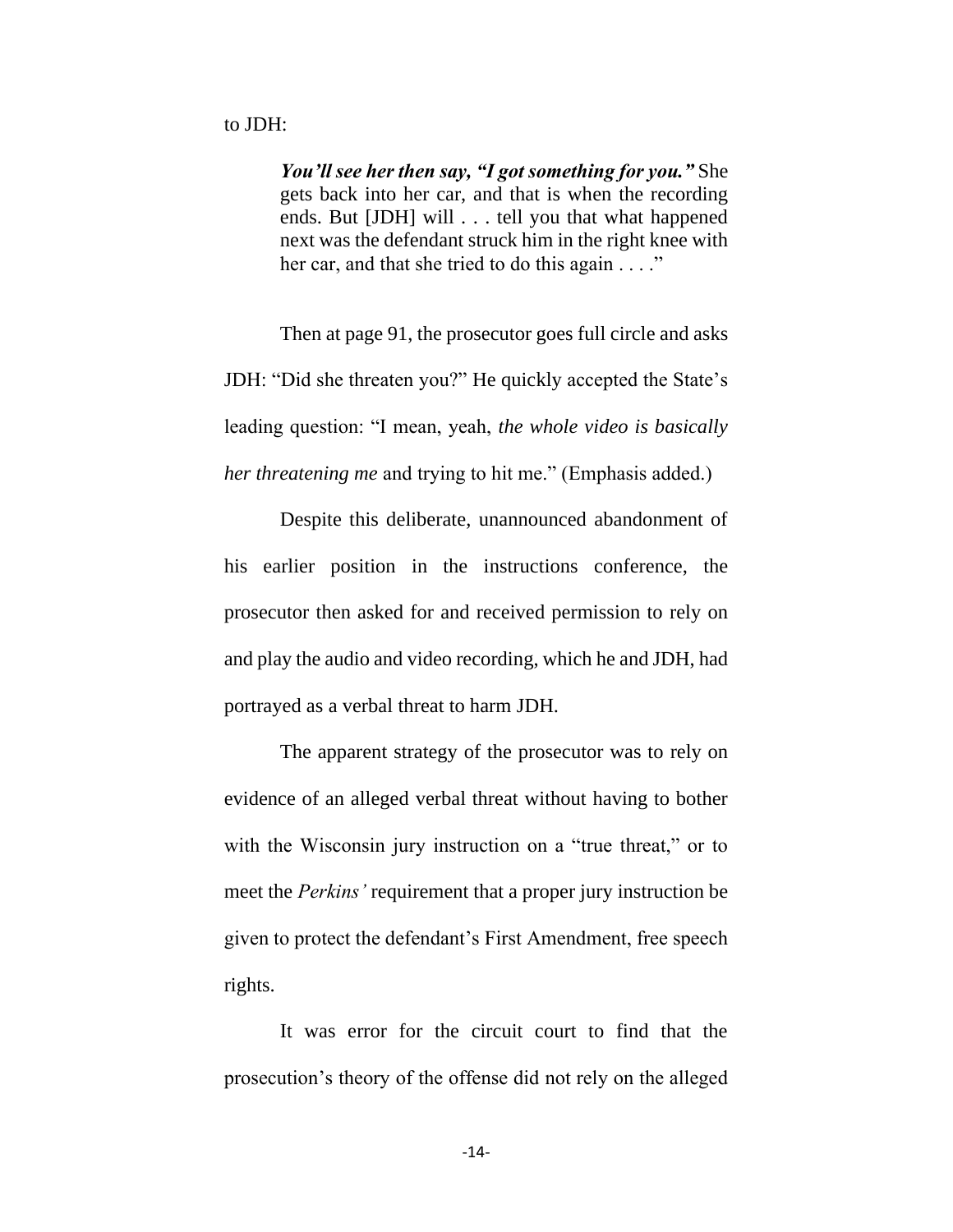fact that a "true threat" was made. This finding necessarily implied that the prosecutor just somehow stumbled into mentioning the threat. But he raised the point not only in his opening statement, and then in his direct examination of the alleged victim, and finally in his closing argument. Twice, in his closing remarks he highlighted the fact that Greer's statement preceded her driving her car forwards, toward JDH: "I've got something for you." (June 5, 2018 trial transcript at pages 53, 69).

> C. The instruction error was not harmless given the prosecution's use of the defendant's statement.

The circuit court erred when it found that any error was harmless. The prosecution was the beneficiary of its own error, and for that reason it has a higher burden of proving harmless error. Because the prosecution caused the error here, the correct "reasonable possibility" standard is the one set out in *State v. Poh*, 116 Wis.2d 510, 529–31, 343 N.W.2d 108, 118– 19 (1984).

> Under the *Chapman* test the beneficiary of the constitutional error, in this case the state, must "... prove beyond a reasonable doubt that the error complained of did not contribute to the verdict obtained ... *and the court must be able to declare a belief that [the constitutional error] was harmless beyond a reasonable*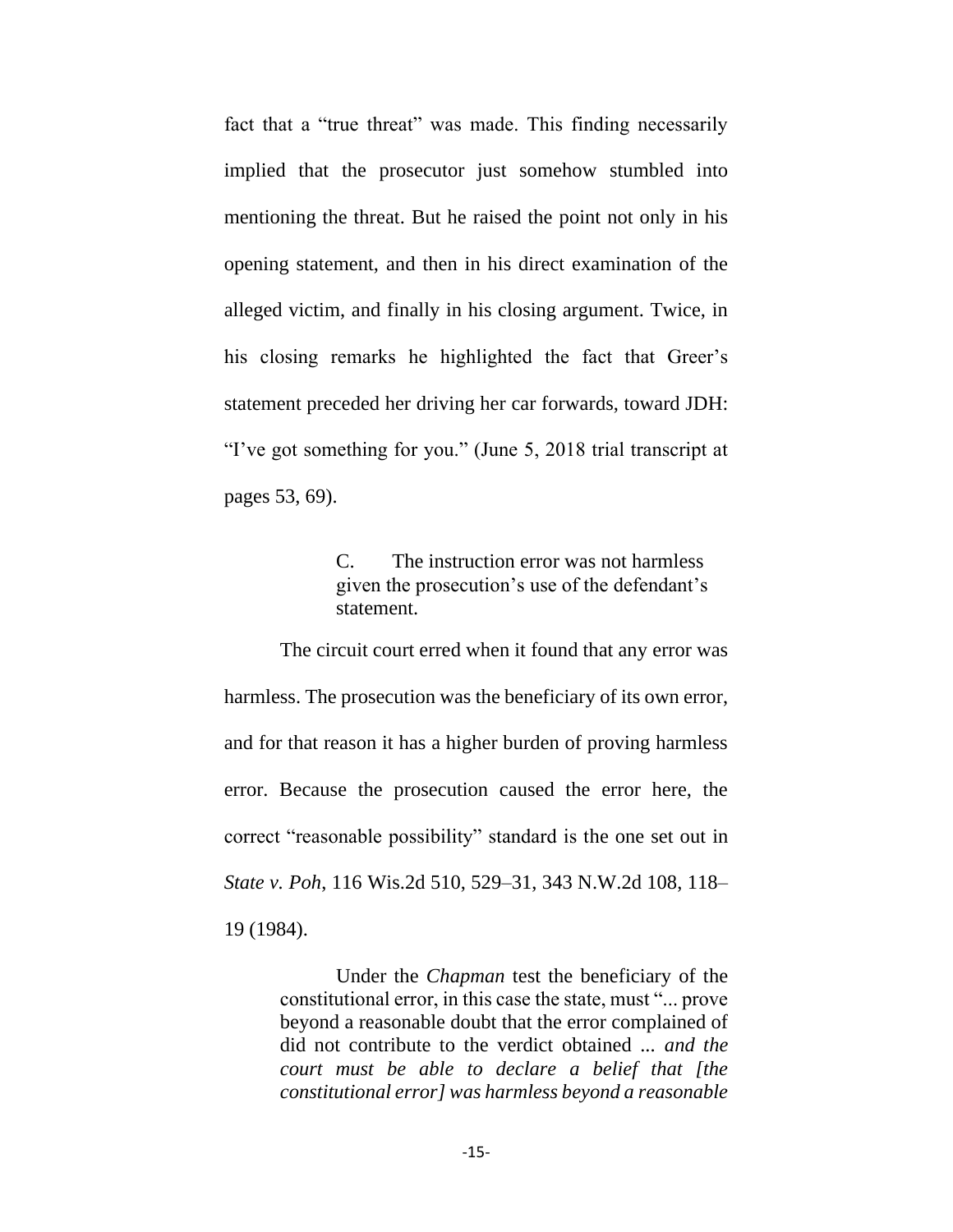*doubt." Id.* 386 U.S. at 24, 87 S.Ct. at 828. The court determines whether the error is harmless . . . by assessing whether there is a reasonable possibility that the evidence complained of *might have* contributed to the conviction.

(Emphasis added.)

A good indicator that this was not harmless error flows from the circuit court's own reaction to a defense error that occurred later in the case. At that time the court ruled that defense counsel and the defendant violated a previouslyagreed-upon prohibition on the State's introduction of Greer's prior juvenile offense adjudications for impeachment purposes. (June 5, 2018 trial transcript at page 38). Defense counsel's question and Greer's answer, that might have implied she had never faced a crime-related charge, apparently stepped over the line. The circuit court allowed the error to be corrected because "the state *would have been prejudiced improperly* by allowing that [prohibition on impeachment] ruling to stand given the question and answer in the direct examination of Ms. Greer." The circuit court effectively ruled that defense counsel's error, that transgressed a previously agreed-upon exclusion of evidence, *had not been harmless* to the State and needed correction. The same logic should have been applied here.

The prosecutor's transgression, by improperly injecting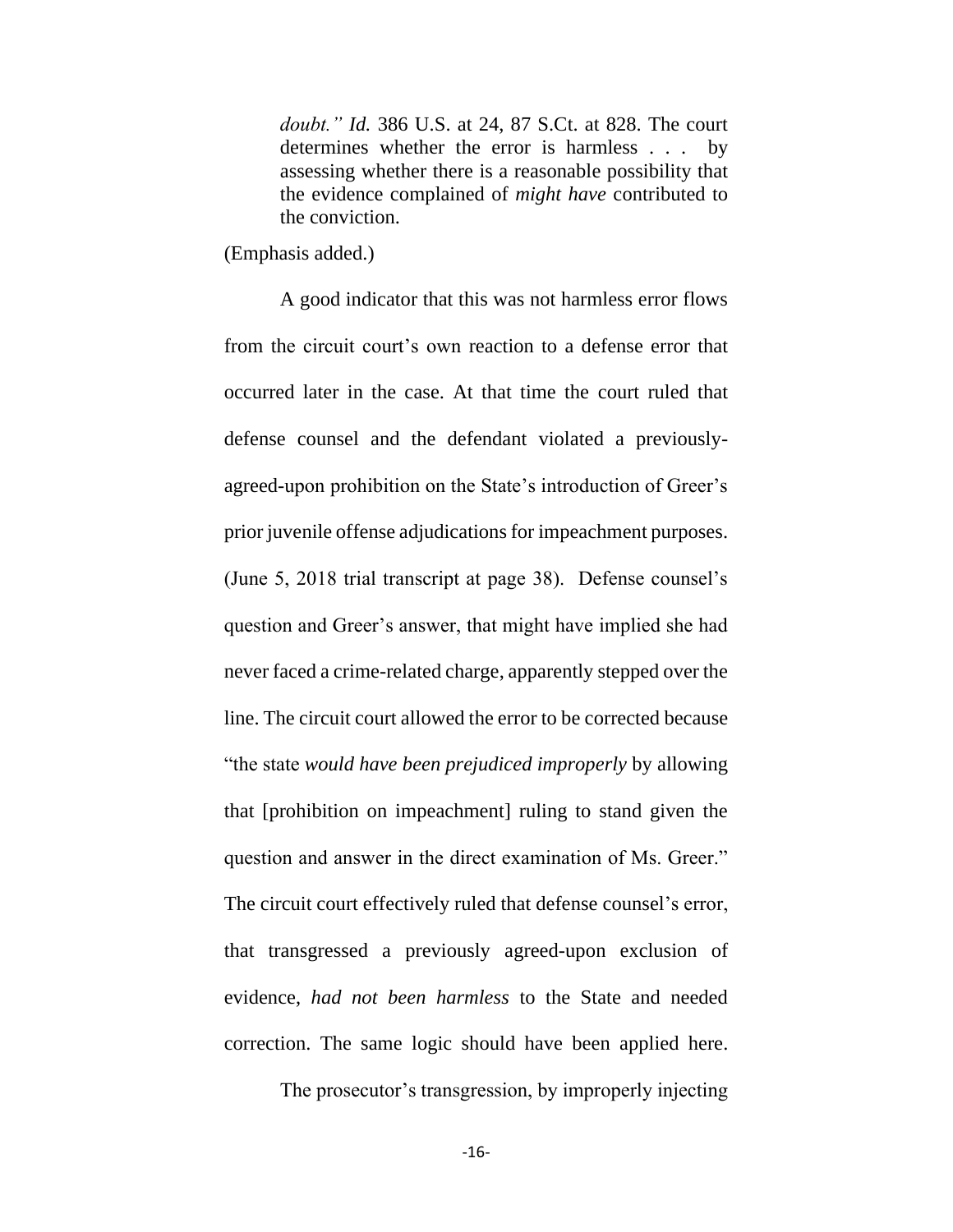"true threat" evidence into the case, indelibly prejudiced Greer. It cannot be said with confidence that the "true threat" evidence and lack of instruction "did not contribute to the verdict obtained."

### **CONCLUSION**

For the reasons stated above, Kaprisha Greer respectfully requests that this Court reverse the judgment of conviction and remand for a new trial.

Dated September 4, 2019 at Milwaukee, Wisconsin.

> James A. Walrath State Bar No. 1012151 LAW OFFICES OF JAMES A. WALRATH, LLC. 324 E. Wisconsin Ave., Suite 1410 Milwaukee, Wisconsin 53202 (414) 202-2300 jw@jaw-law.com